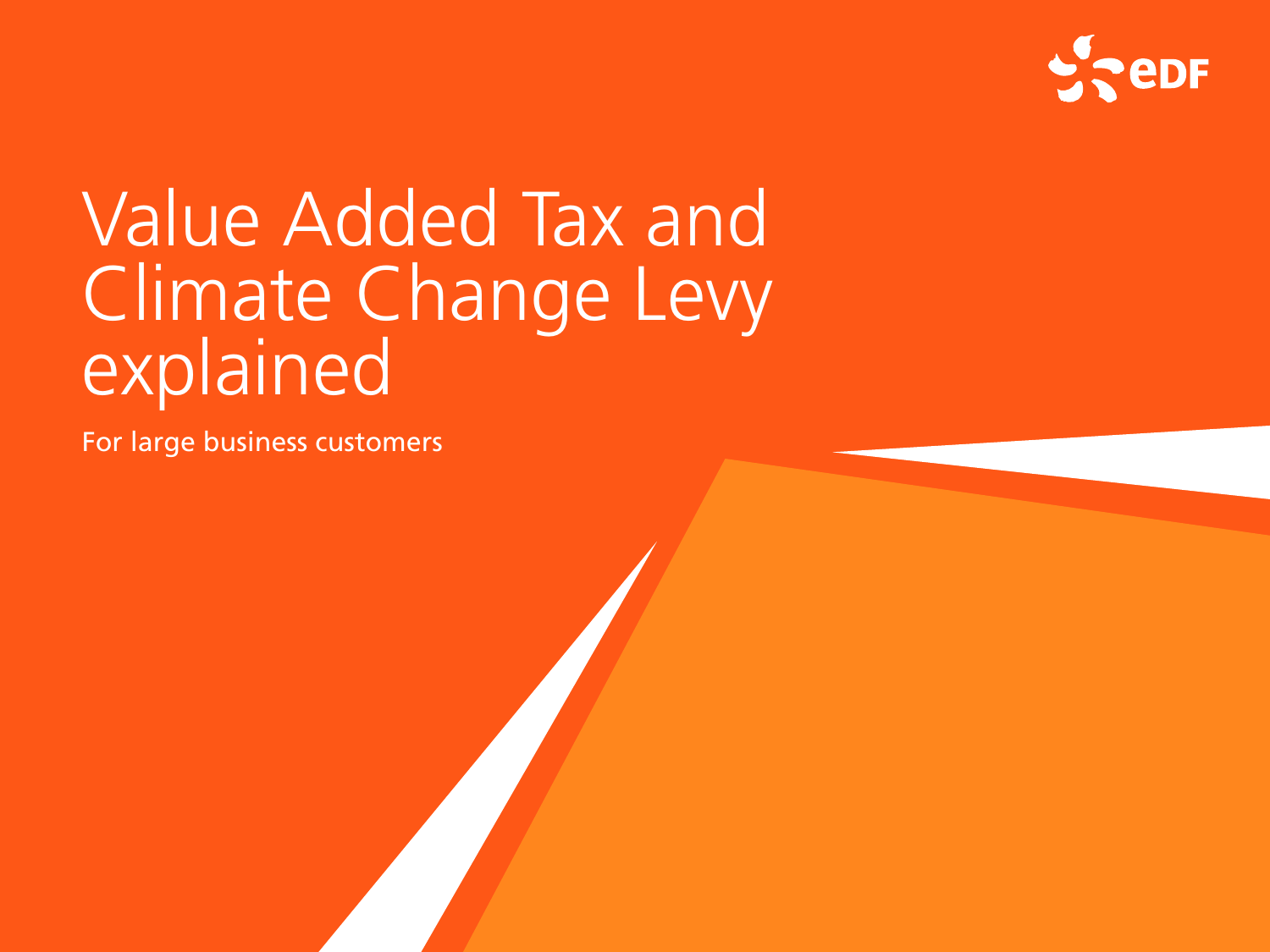

# VAT and CCL explained

This e-guide explains the rates at which Value Added Tax (VAT) and Climate Change Levy (CCL) are chargeable on electricity and gas supplies.

### Value Added Tax (VAT)

In line with current legislation (VAT Act 1994 as amended), there are two rates of VAT applicable to supplies of electricity and gas used for business or non-domestic purposes:

- the standard rate
- the reduced rate

Where an electricity or gas supply is used wholly or partly for domestic or charitable non-business use, that part of the supply qualifies for the reduced rate of VAT. This is known as 'qualifying use'.

Customers with qualifying use are required to submit a separate Customer Declaration Certificate for each supply, to advise us what percentage is used for domestic or charitable non-business purposes.

### Climate Change Levy (CCL)

CCL is a government-imposed tax to encourage reduction in gas emissions and greater efficiency of energy used for business or non-domestic purposes.

CCL is chargeable only on units/ kWh used and not on any other component of the bill such as fixed daily charges.

Separate rates have been set for electricity and gas. These are now indexed-linked and therefore likely to increase on 1 April each year.

Under current legislation:

- where VAT is charged at the standard rate, CCL (plus VAT on CCL) will usually be added to the bill
- where VAT is charged at the reduced rate, the supply is automatically excluded from CCL
- these rules are applied automatically at the time of billing

All other business customers entitled to CCL relief must submit a PP11 Supplier Certificate for each supply

covered, to advise us what percentage of CCL relief is applicable. PP11s can be downloaded from the HM Revenue & Customs (HMRC) website: www.hmrc.gov.uk.

| Value Added Tax (VAT))       | Page 2    |
|------------------------------|-----------|
| Climate Change Levy (CCL)    | Page 2    |
| Types of use explained       | Page 3    |
| Domestic use                 | Page 4    |
| Charitable non-business use) | Page 5    |
| Mixed use                    | Page 6    |
| Contact us                   | Back page |

For further information contact HM Revenue & Customs by visiting www.hmrc.gov.uk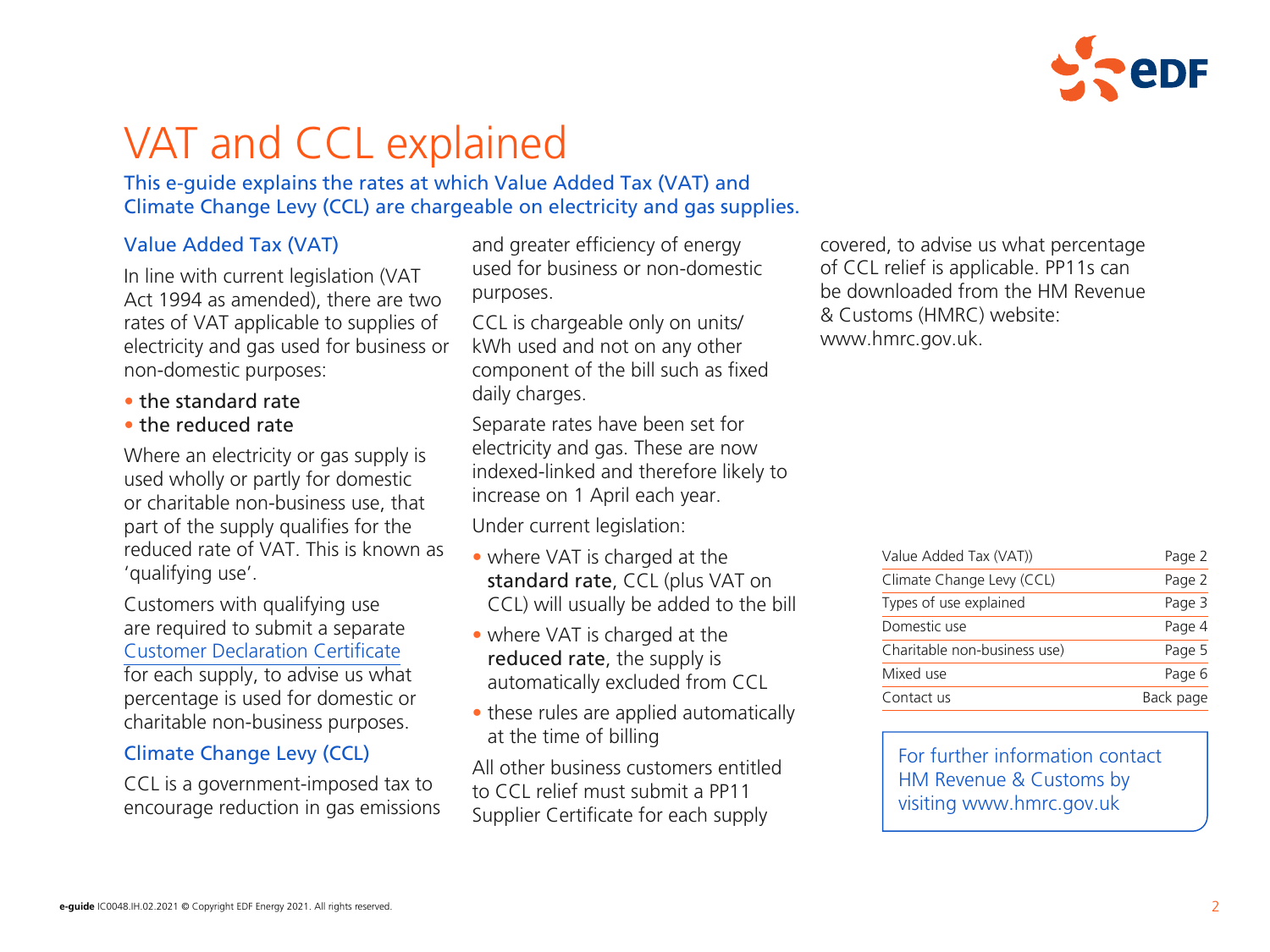

# Types of use explained

### Business or non-domestic use

If your electricity or gas supply is used solely for business or non-domestic purposes, VAT will usually be charged at the standard rate and CCL (plus VAT on CCL) will also be added to the bill.

### Low usage business or non-domestic use

Under a government concession, 'low usage' of electricity and gas for business or non-domestic purposes is chargeable at the reduced rate of VAT. These supplies are automatically excluded from CCL.

The low usage thresholds are:

- electricity at or below 33 units per day during the bill period
- gas at or below 145 kWh per day during the bill period

Where more than one meter is billed on an account, consumption across all meters is combined in order to take into account the total quantity supplied through all relevant meters. There is no requirement for the customer to claim the reduced rate of VAT or exclusion from CCL on low usage as these concessions are applied automatically at the time of each billing.

### Domestic or charitable nonbusiness use (qualifying use)

If your electricity or gas supply is used wholly or partly for domestic or charitable non-business purposes, that part of the supply qualifies for the reduced rate of VAT and for exclusion from CCL. This is known as qualifying use.

The percentage of qualifying use can vary between energy supplies to the same site. Customers are therefore required to submit a separate Customer Declaration Certificate per fuel, per account, to advise us what percentage of each supply meets the qualifying criteria (set by the government).

See pages 4 and 5 for further details regarding which activities do and do

not meet the government's qualifying criteria to be considered as domestic or charitable non-business use. We cannot assume a percentage of qualifying use on behalf of the customer. In the absence of a valid Customer Declaration Certificate, supplies will be charged VAT and CCL at the rates appropriate to business or non-domestic use. Where there is both qualifying and non-qualifying use of the supply, this is known as 'mixed use'. Please refer to the mixed use section on page 6 for further details.

> For further information contact HM Revenue & Customs by visiting www.hmrc.gov.uk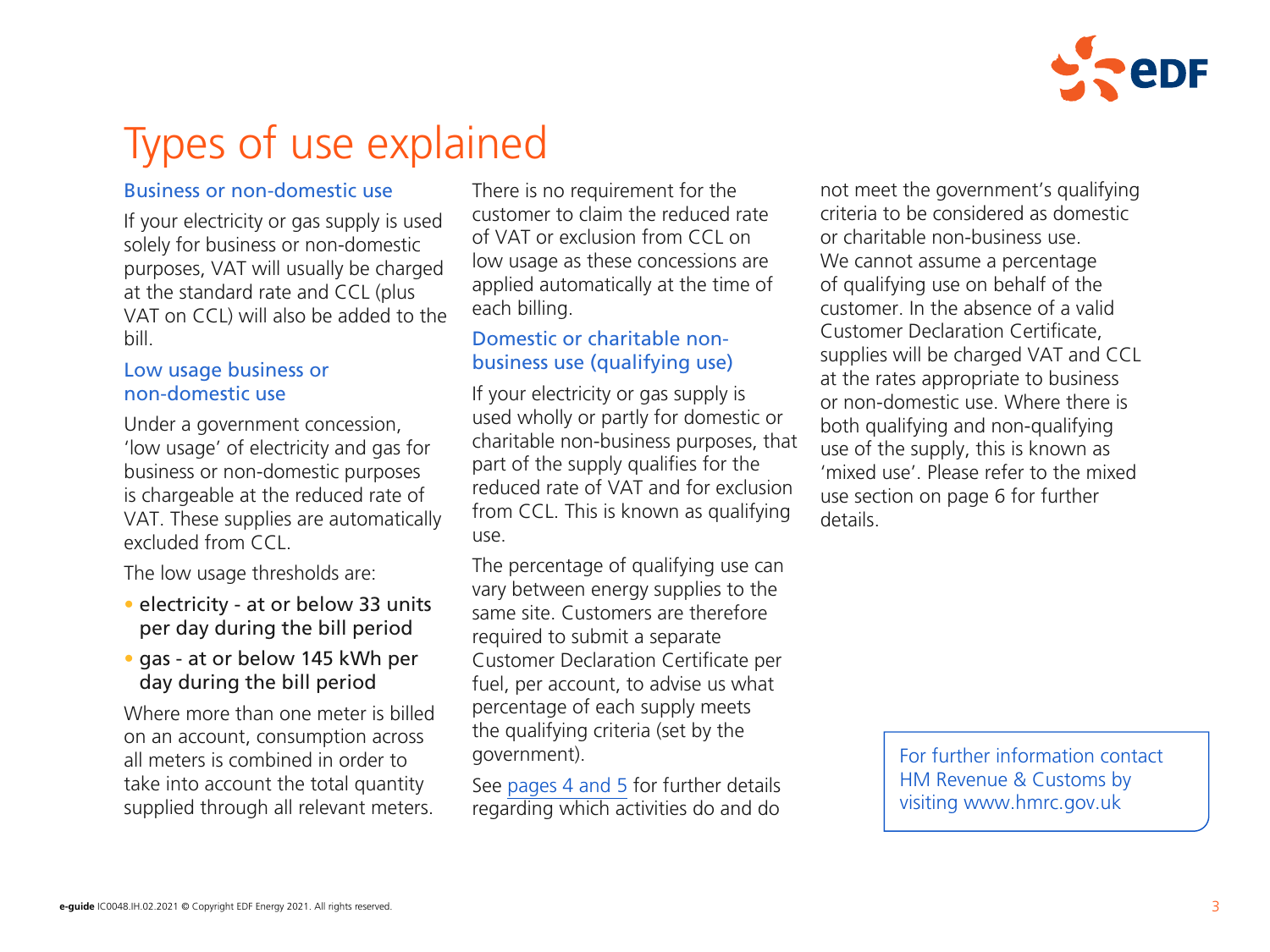

### Domestic use

### What types of supply are considered to be domestic use?

For further information contact HM Revenue & Customs by visiting www.hmrc.gov.uk

See the following HMRC VAT notices available from their website: 701/19 - Fuel and Power 701/20 - Caravans and Houseboats

| Types of premises                                         | <b>Domestic use</b><br>The activities below are considered to be domestic use                                                                                                                                                                                                                                                                      | <b>Non-domestic use</b><br>The activities below do not meet HMRC criteria for domestic use                                                                                                                                                                                                                                                        |
|-----------------------------------------------------------|----------------------------------------------------------------------------------------------------------------------------------------------------------------------------------------------------------------------------------------------------------------------------------------------------------------------------------------------------|---------------------------------------------------------------------------------------------------------------------------------------------------------------------------------------------------------------------------------------------------------------------------------------------------------------------------------------------------|
| Residential premises<br>in general                        | • Any self-contained dwelling such as a house or flat<br>Caravan<br>Houseboat<br>Job-related accommodation including vicarage, manse, etc<br>Monastery, nunnery or similar establishment<br>Residential accommodation for the Armed Forces                                                                                                         | Running a business from home<br>$\bullet$<br>By law, electricity and gas supplied to establishments such as:<br>- hospitals, prisons and similar<br>- hotels, B&Bs and similar<br>are not considered to be supplied for domestic us                                                                                                               |
| <b>Residential homes</b>                                  | • Home or institution providing residential accommodation for<br>children<br>Home or institution providing residential accommodation for<br>$\bullet$<br>people in need of personal care because of:<br>- old age or disability<br>- past/present dependency on drugs or alcohol<br>- past/present mental disorder<br>• Hospice or palliative care | Supplies within a residential home used for office/ managerial<br>$\bullet$<br><b>activities</b>                                                                                                                                                                                                                                                  |
| Caravan<br>parks/holiday<br>accommodation                 | • Caravans solely for residential use either on a full-time,<br>weekend or holiday basis<br>• Caravans hired out on a self-catering basis<br>Shower/toilet blocks for the use of those staying in the<br>caravan park<br>Self-catering holiday accommodation<br>Staff residential accommodation in a hotel or B&B<br>establishment                 | Business activities carried out from a caravan<br>$\bullet$<br>Supplies within a caravan park used for office/ managerial<br>activities<br>Non-residential services within a caravan park such as retail or<br>catering outlets<br>Leisure or sport activities for which a charge is made<br>$\bullet$<br>Hotel or B&B accommodation<br>$\bullet$ |
| Schools and<br>other educational<br><b>establishments</b> | • Residential accommodation for boarding students and staff<br>Ancillary rooms used by boarding students and staff including:<br>- kitchens<br>- dining rooms<br>- bathrooms<br>- study rooms, etc                                                                                                                                                 | Ancillary rooms used by non-boarding students and staff<br>$\bullet$<br>including:<br>- kitchens<br>- dining rooms<br>- bathrooms<br>- study rooms, etc                                                                                                                                                                                           |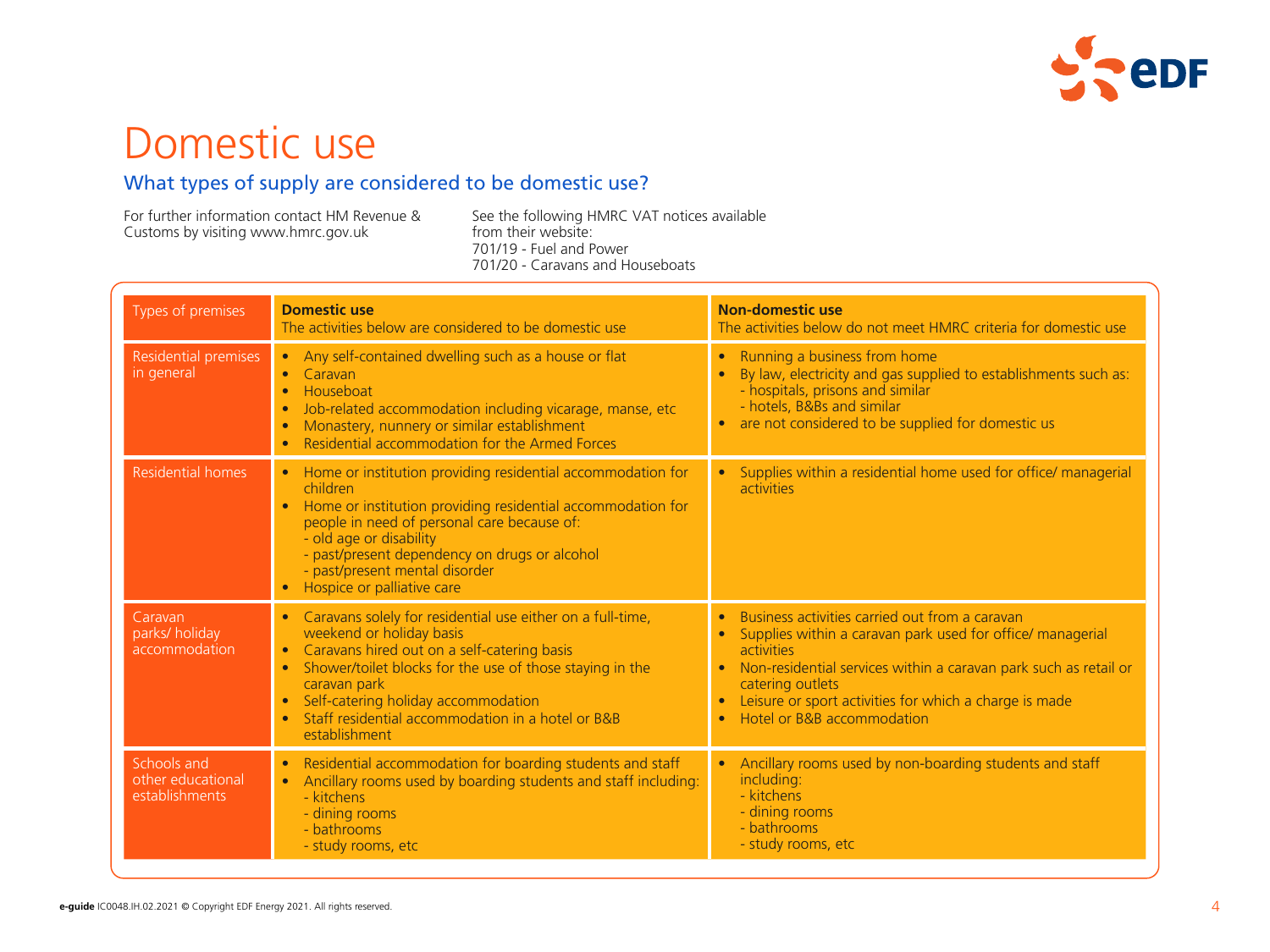

# Charitable non-business use

### What types of supply are considered to be charitable non-business use?

Although you must either be a registered charity or have your charitable status recognised by HMRC, that in itself is not deemed to be an automatic qualifying use. There is no general VAT relief for charities on electricity and gas supplies. However, legislation does provide specific relief for the nonbusiness activities of a charity, whereby that part of the supply is seen as a qualifying use.

If you are a registered charity and the supply is used for domestic purposes, your declaration should be on the basis of domestic use. See page 4.

For further information contact HM Revenue & Customs by visiting www.hmrc.gov.uk

See the following HMRC VAT notices available from their website: 701/1 - Charities 701/5 - Clubs and Associations 701/30 - Education 701/35 - Youth Clubs

| Types of premises                                       | <b>Charitable non-business use</b><br>The activities below are considered to be charitable non-business<br>use                                                                                                                                                                            | <b>Charitable business use</b><br>The activities below do not meet HMRC criteria for charitable<br>non-business use                                                                                                                                                                                                              |
|---------------------------------------------------------|-------------------------------------------------------------------------------------------------------------------------------------------------------------------------------------------------------------------------------------------------------------------------------------------|----------------------------------------------------------------------------------------------------------------------------------------------------------------------------------------------------------------------------------------------------------------------------------------------------------------------------------|
| Charities in general                                    | • Activities or services provided, which are funded by<br>- grants<br>- donations<br>- voluntary contributions<br>- investment income<br>Membership subscriptions which only provide members with<br>$\bullet$<br>copies of reports, annual accounts and the right to vote at<br>meetings | • Where the activity or service is provided in return for a<br>consideration<br>Where the activity has a degree of frequency or scale<br>Any membership subscriptions which provide members with<br>$\bullet$<br>additional benefits such as discounted entrance fees                                                            |
| Churches and other<br>places of worship                 | Where the supply is used for worship and related meetings<br>$\bullet$<br>• Where income is generated by donations, voluntary<br>contributions or investment income, rather than by fixed<br>charges                                                                                      | Where any part of the premises are used for nonchurch<br>$\bullet$<br>purposes<br>• Where income is generated from hiring or renting out the<br>facilities<br>Where the premises are hosting fundraising activities, where<br>$\bullet$<br>goods or services are supplied in return for payment                                  |
| Village halls/<br>community centres/<br>leisure centres | Activities or services provided, which are fundedby:<br>$\bullet$<br>- grants<br>- donations<br>- voluntary contributions<br>- investment income<br>- Membership subscriptions which only provide members with<br>copies of reports, annual accounts and the right to vote at<br>meetings | Fundraising activities such as:<br>$\bullet$<br>- hiring or renting out the facilities<br>- charging admission to events held on the premises<br>- sale of goods and services including food and refreshments<br>Any membership subscriptions which provide members with<br>additional benefits such as discounted entrance fees |
| Education                                               | • Where the education provider:<br>- has charitable status and<br>- does not charge for their services                                                                                                                                                                                    | Where the education provider does not have charitable status<br>$\bullet$<br>Where the education provider has charitable status but makes<br>a charge for their services, e.g. tuition fees, hiring out the<br>premises, etc                                                                                                     |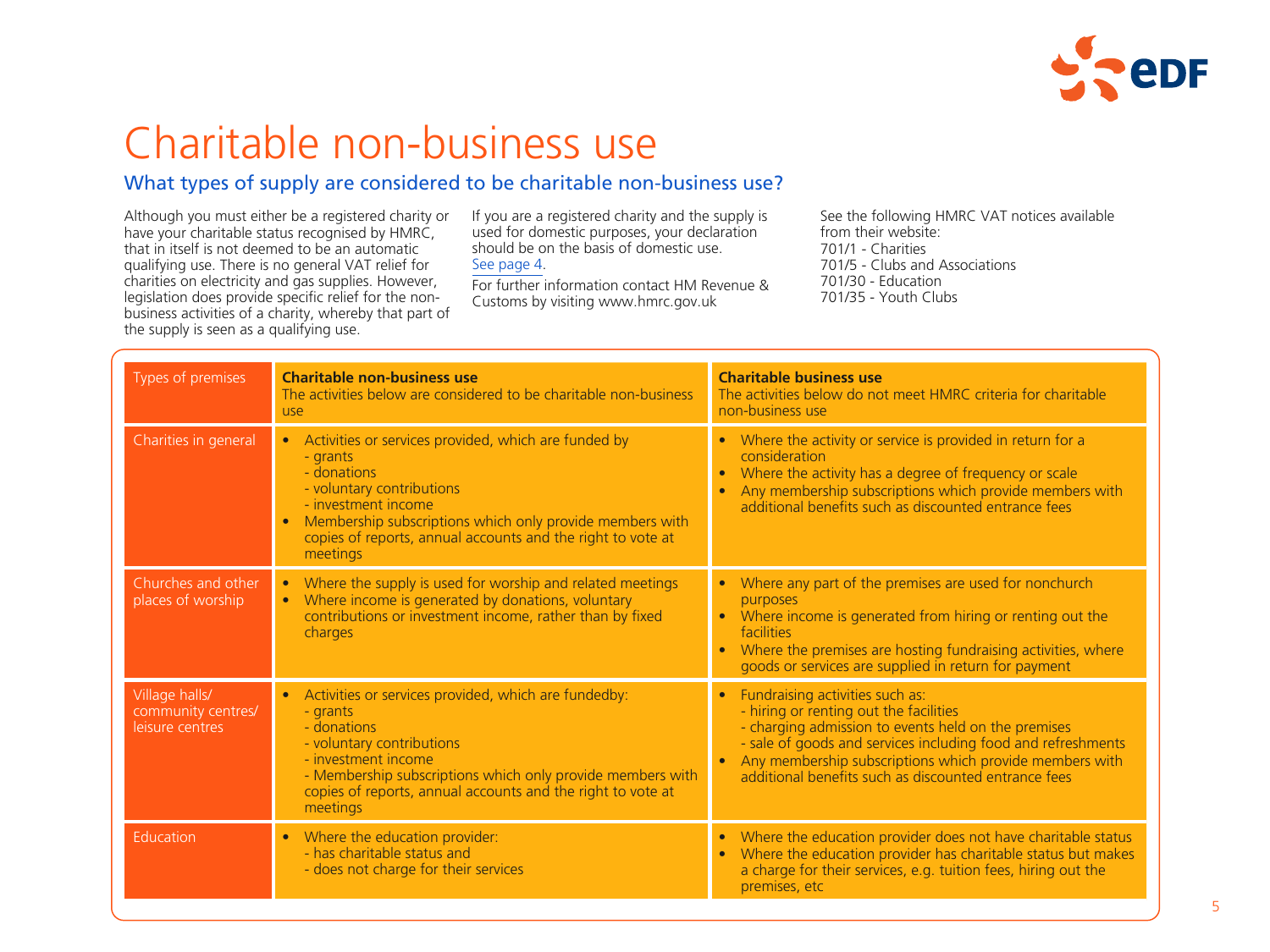

### Mixed use

Where there is a mix of activities. some of which meet the government's criteria for domestic or charitable non-business use and some which do not, you will need to estimate the split between qualifying and non-qualifying use, for each individual meter, in order to submit the appropriate VAT declaration.

Your estimate can be based on any method that is 'fair and reasonable', such as rating of appliances, annual consumption or square footage. Charities can use their annual accounts to estimate the split between 'non-business' funding and 'business' income.

In all cases, you must be able to demonstrate to HMRC (if required), that any VAT declaration you submit, represents a valid qualifying use.

### Currently:

• Where there is 60% or more qualifying use (either domestic or charitable non-business), the whole of the supply is chargeable

at the reduced rate of VAT and is excluded from CCL. Your Customer Declaration Certificate should, however, reflect your best estimate of the actual percentage of qualifying use for each meter as, under HMRC guidelines, we cannot accept wording such as 'over 60%, therefore 100%' - or similar - and will have to return the certificate to you for further clarification.

• Where there is between 1-59% qualifying use (either domestic or charitable non-business), that part of the supply will be charged at the reduced rate of VAT and will automatically be excluded from CCL. The non-qualifying use will be subject to VAT and CCL at the appropriate business /non-domestic rate

### Declaration forms:

Customers with qualifying use are required to submit a separate Customer Declaration Certificate for each supply, to advise us what percentage is used for domestic or charitable non-business purposes.

#### Important information

VAT Customer Declaration Certificates and PP11 Supplier Certificates are not transferable between suppliers. When changing suppliers, you should ensure that the appropriate certificates are submitted to your new supplier, advising the percentage of relief which is applicable to each supply. Once accepted, your declaration will remain valid indefinitely. If there is a change in your qualifying use, you should notify us by submitting a revised Customer Declaration Certificate. Any false statement or failure to notify us of a change in qualifying use may make you liable to a financial penalty under the VAT Act 1994 (as amended from time to time)



To complete your certificate online, [click here](https://www.edfenergy.com/form/sme-vat-dec-form?width=700&height=700&popup=1?width=700&height=700&popup=1)

To download a certificate [click here](https://www.edfenergy.com/sites/default/files/b2b_vat_certificate_of_declaration_10_digits_ora.pdf)